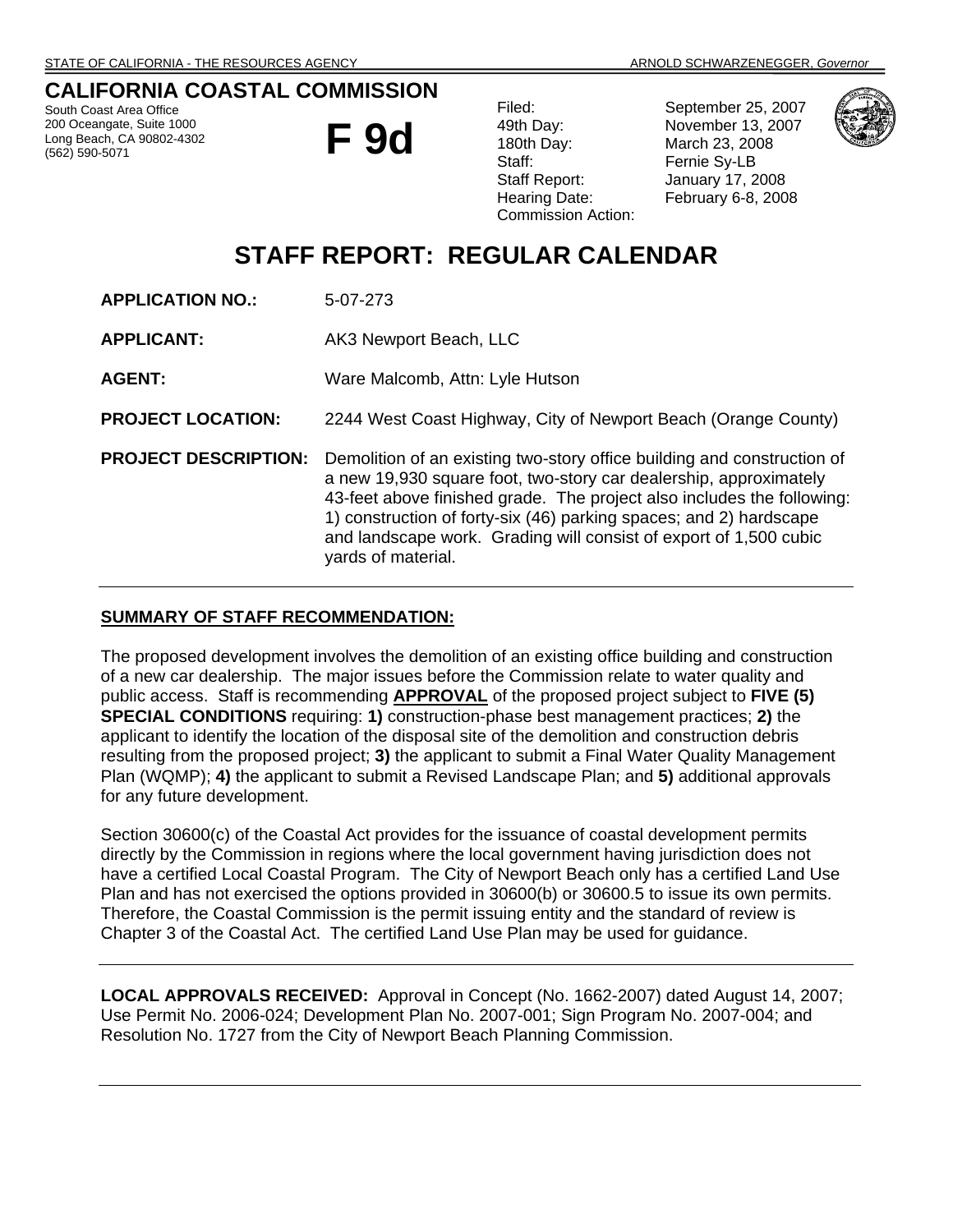### 5-07-273-[AK3 Newport Beach, LLC] Regular Calendar Page 2 of 13

**SUBSTANTIVE FILE DOCUMENTS:** City of Newport Beach Certified Land Use Plan; Letter from Commission staff to Ware Malcomb dated September 11, 2007; and Information from the applicant received September 25, 2007.

## **LIST OF EXHIBITS**

- **1.** Vicinity Map
- **2.** Site Plan
- **3.** Floor Plans
- **4.** Elevation Plans
- **5.** Post Construction BMP Map

# **I. STAFF RECOMMENDATION, MOTION AND RESOLUTION OF APPROVAL**

### **MOTION:** *I move that the Commission approve Coastal Development Permit No. 5-07- 273 pursuant to the staff recommendation.*

## **STAFF RECOMMENDATION OF APPROVAL:**

Staff recommends a **YES** vote. Passage of this motion will result in approval of the permit as conditioned and adoption of the following resolution and findings. The motion passes only by affirmative vote of a majority of the Commissioners present.

## **RESOLUTION TO APPROVE THE PERMIT:**

The Commission hereby **APPROVES** a coastal development permit for the proposed development and adopts the findings set forth below on grounds that the development as conditioned will be in conformity with the policies of Chapter 3 of the Coastal Act and will not prejudice the ability of the local government having jurisdiction over the area to prepare a Local Coastal Program conforming to the provisions of Chapter 3. Approval of the permit complies with the California Environmental Quality Act because either 1) feasible mitigation measures and/or alternatives have been incorporated to substantially lessen any significant adverse effects of the development on the environment, or 2) there are no further feasible mitigation measures or alternatives that would substantially lessen any significant adverse impacts of the development on the environment.

# **II. STANDARD CONDITIONS**

- **1.** Notice of Receipt and Acknowledgment. The permit is not valid and development shall not commence until a copy of the permit, signed by the permittee or authorized agent, acknowledging receipt of the permit and acceptance of the terms and conditions, is returned to the Commission office.
- **2. Expiration.** If development has not commenced, the permit will expire two years from the date this permit is reported to the Commission. Development shall be pursued in a diligent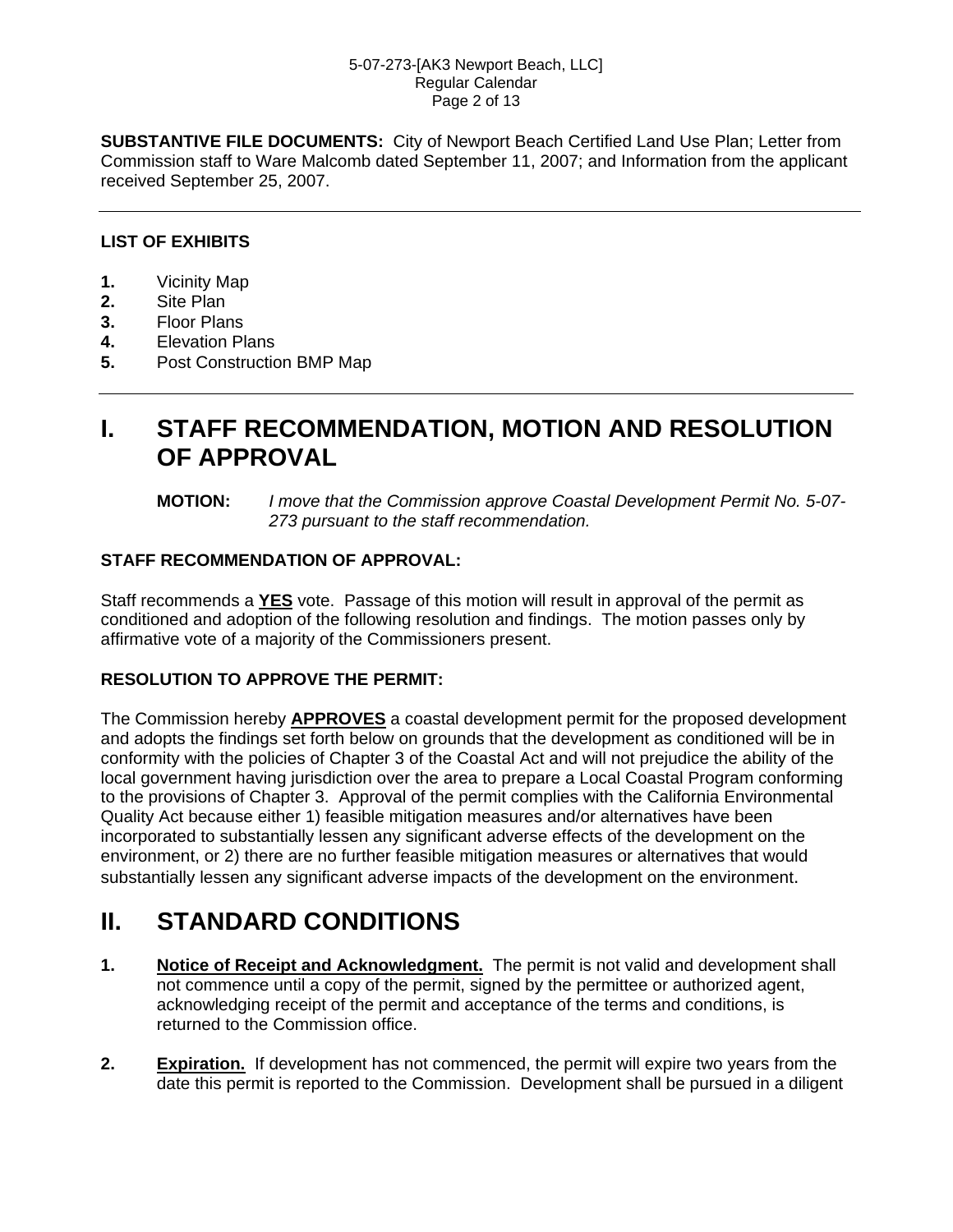### 5-07-273-[AK3 Newport Beach, LLC] Regular Calendar Page 3 of 13

manner and completed in a reasonable period of time. Application for extension of the permit must be made prior to the expiration date.

- **3. Interpretation.** Any questions of intent or interpretation of any condition will be resolved by the Executive Director or the Commission.
- **4. Assignment.** The permit may be assigned to any qualified person, provided assignee files with the Commission an affidavit accepting all terms and conditions of the permit.
- **5. Terms and Conditions Run with the Land.** These terms and conditions shall be perpetual, and it is the intention of the Commission and the permittee to bind all future owners and possessors of the subject property to the terms and conditions.

# **III. SPECIAL CONDTIONS**

# **1. CONSTRUCTION BEST MANAGEMENT PRACTICES**

- **A.** The permittee shall comply with the following construction-related requirements:
	- (1) No construction materials, debris, or waste shall be placed or stored where it may be subject to wave, wind, rain, or tidal erosion and dispersion;
	- (2) Any and all debris resulting from construction activities shall be removed from the project site within 24 hours of completion of the project;
	- (3) Construction debris and sediment shall be removed from construction areas each day that construction occurs to prevent the accumulation of sediment and other debris which may be discharged into coastal waters;
	- (4) Erosion control/sedimentation Best Management Practices (BMP's) shall be used to control dust and sedimentation impacts to coastal waters during construction. BMPs shall include, but are not limited to: placement of sand bags around drainage inlets to prevent runoff/sediment transport into coastal waters; and
	- (5) All construction materials, excluding lumber, shall be covered and enclosed on all sides, and as far away from a storm drain inlet and receiving waters as possible.
- **B.** Best Management Practices (BMPs) designed to prevent spillage and/or runoff of construction-related materials, sediment, or contaminants associated with construction activity shall be implemented prior to the on-set of such activity. Selected BMPs shall be maintained in a functional condition throughout the duration of the project. Such measures shall be used during construction:
	- (1) The applicant shall ensure the proper handling, storage, and application of petroleum products and other construction materials. These shall include a designated fueling and vehicle maintenance area with appropriate berms and protection to prevent any spillage of gasoline or related petroleum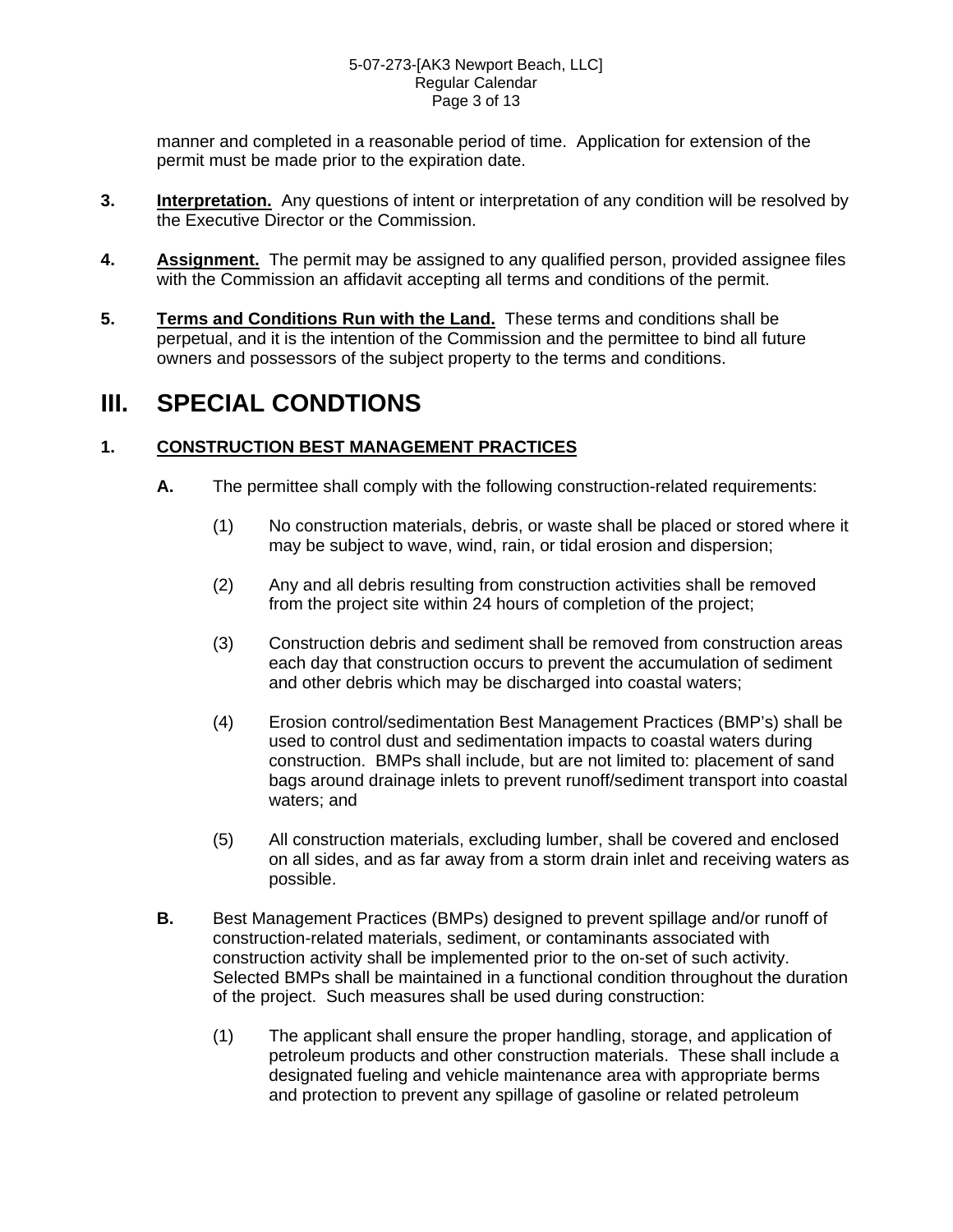### 5-07-273-[AK3 Newport Beach, LLC] Regular Calendar Page 4 of 13

products or contact with runoff. It shall be located as far away from the receiving waters and storm drain inlets as possible;

- (2) The applicant shall develop and implement spill prevention and control measures;
- (3) The applicant shall maintain and wash equipment and machinery in confined areas specifically designed to control runoff. Thinners or solvents shall not be discharged into sanitary or storm sewer systems. Washout from concrete trucks shall be disposed of at a location not subject to runoff and more than 50 feet away from a stormdrain, open ditch or surface water; and
- (4) The applicant shall provide adequate disposal facilities for solid waste, including excess concrete, produced during construction.

# **2. LOCATION OF DEBRIS AND DISPOSAL SITE**

**PRIOR TO THE ISSUANCE OF A COASTAL DEVELOPMENT PERMIT,** the applicant shall identify in writing, for the review and approval of the Executive Director, the location of the disposal site of the demolition and construction debris resulting from the proposed project. Disposal shall occur at the approved disposal site. If the disposal site is located in the coastal zone a coastal development permit or an amendment to this permit shall be required before disposal can take place.

## **3. FINAL WATER QUALITY MANAGEMENT PLAN (WQMP)**

- **A. PRIOR TO ISSUANCE OF THE COASTAL DEVELOPMENT PERMIT**, the permittee shall submit for the review and approval of the Executive Director, two (2) copies of a Final Water Quality Management Plan (WQMP) for the post-construction project site, prepared by a licensed water quality professional, and shall include plans, descriptions, and supporting calculations. The WQMP shall be in substantial conformance with the *Post Construction BMP Map* dated August 6, 2007. In addition to the specifications above, the plan shall be in substantial conformance with the following requirements:
	- (1) The WQMP shall incorporate appropriate structural and non-structural Best Management Practices (BMPs) (site design, source control and treatment control) into the development, designed to reduce, to the maximum extent practicable, the volume, velocity and pollutant load of stormwater and dry weather flows leaving the developed site;
	- (2) Impervious surfaces, especially directly connected impervious areas, shall be minimized, and alternative types of pervious pavement shall be used where feasible;
	- (3) Irrigation and the use of fertilizers and other landscaping chemicals shall be minimized through the use of low-maintenance landscaping and efficient irrigation technology or systems;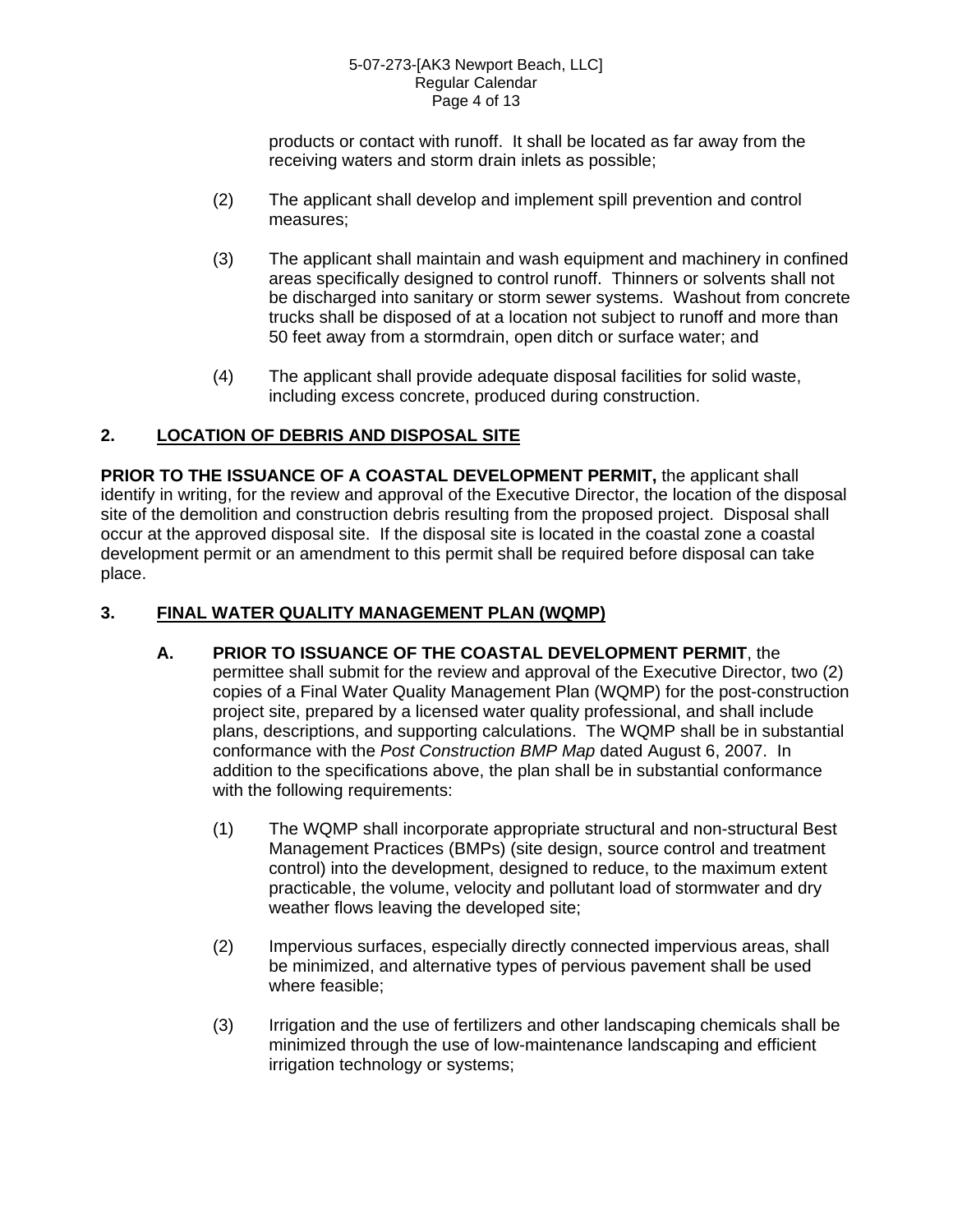- (4) Trash, recycling and other waste containers, as necessary, shall be provided. All waste containers anywhere within the development shall be covered, watertight, and designed to resist scavenging animals;
- (5) Runoff from all roofs, roads and parking areas shall be collected and directed through a system of structural BMPs including vegetated areas and/or gravel filter strips or other vegetated or media filter devices. The system of BMPs shall be designed to 1) trap sediment, particulates and other solids and 2) remove or mitigate pollutants of concern (including trash, debris and vehicular fluids such as oil, grease, heavy metals and hydrocarbons) through infiltration, filtration and/or biological uptake. The drainage system shall also be designed to convey and discharge runoff from the developed site in a non-erosive manner;
- (6) The permitee shall arrange for regularly scheduled vacuum sweeping of the parking areas, in order to prevent dispersal of pollutants that might collect on those surfaces;
- (7) The permitee shall not spray down or wash down the parking lot unless the water used is directed through the sanitary sewer system or a filtered drain;
- (8) Post-construction structural BMPs (or suites of BMPs) shall be designed to treat, infiltrate or filter the amount of stormwater runoff produced by all storms up to and including the 85th percentile, 24-hour storm event for volume-based BMPs, and/or the 85th percentile, 1-hour storm event, with an appropriate safety factor (i.e., 2 or greater), for flow-based BMPs;
- (9) All structural and/or treatment control BMPs shall be designed, installed, and maintained for the life of the project in accordance with well-recognized and accepted design principles and guidelines, such as those contained in the California Stormwater Quality Association Best Management Practice Manuals;
- (10) At a minimum, all BMP traps/separators and/or filters shall be, at a minimum, inspected and cleaned/repaired or otherwise maintained in accordance with the following schedule: (1) prior to the start of the winter storm season, no later than October 15th each year, (2) inspected monthly thereafter for the duration of the rainy season (October 15th -April 30), and cleaned/maintained as necessary based on inspection and, (3) inspected and maintained where needed throughout the dry season;
- (11) Debris and other water pollutants removed from structural BMP(s) during clean out shall be contained and disposed of in a proper manner; and
- (12) It is the permitee's responsibility to maintain the drainage system and the associated structures and BMPs according to manufacturer's specifications.
- **B.** The permitee shall undertake development in accordance with the approved final plans. Any proposed changes to the approved final plans shall be reported to the Executive Director. No changes to the approved final plans shall occur without a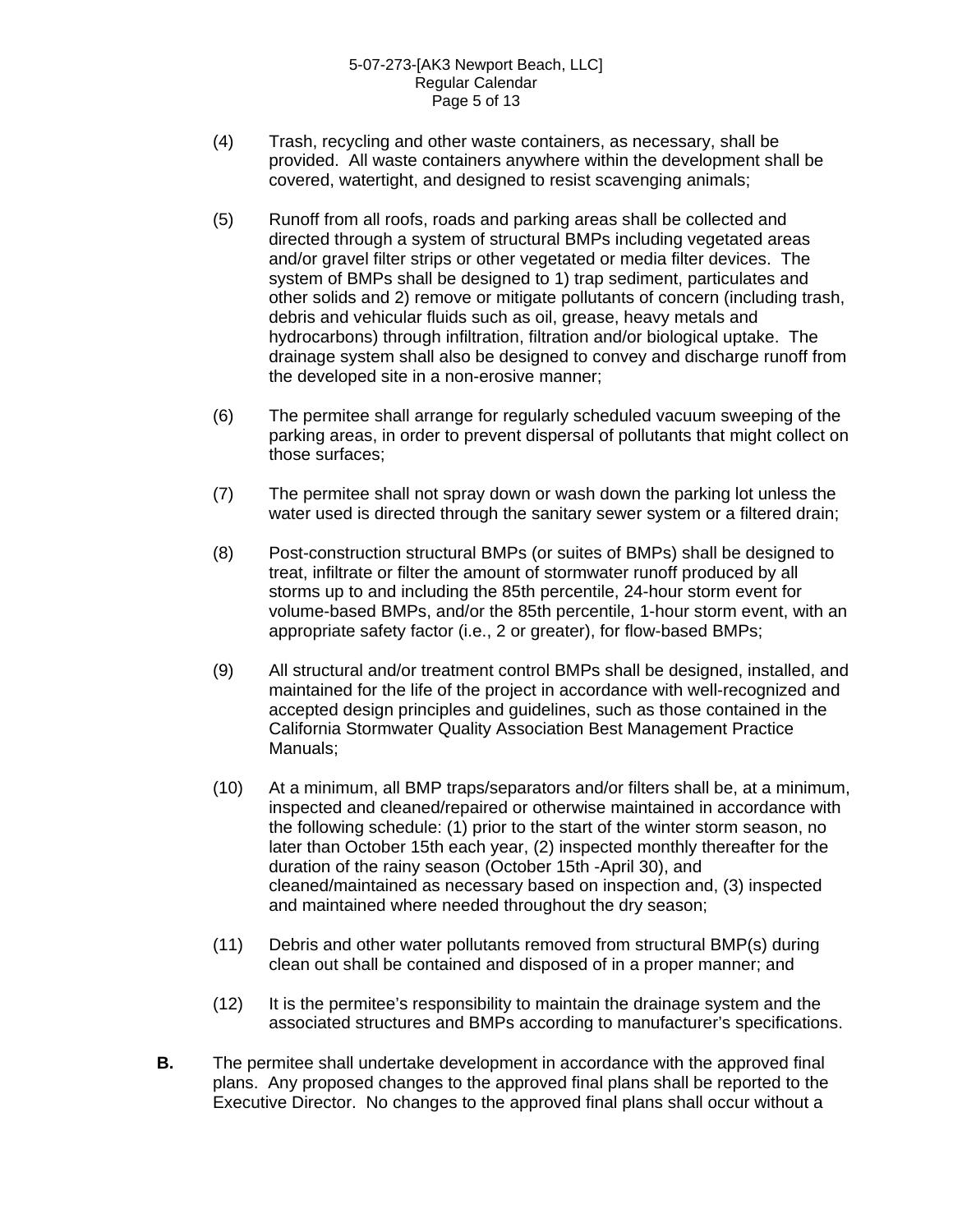Commission amendment to this coastal development permit unless the Executive Director determines that no amendment is legally required.

## **4. REVISED LANDSCAPE PLAN**

- **A. PRIOR TO ISSUANCE OF THE COASTAL DEVELOPMENT PERMIT**, the applicant shall submit, for the review and approval of the Executive Director, two (2) full sized sets of Revised Landscape Plans that demonstrate the following:
	- (1) The plan shall demonstrate that:
		- (a) All landscaping shall consist of native or non-native drought tolerant non-invasive plant species. No plant species listed as problematic and/or invasive by the California Native Plant Society [\(http://www.CNPS.org/](http://www.cnps.org/)), the California Invasive Plant Council (formerly the California Exotic Pest Plant Council) [\(http://www.cal](http://www.cal-ipc.org/)[ipc.org/\)](http://www.cal-ipc.org/), or as may be identified from time to time by the State of California shall be employed or allowed to naturalize or persist on the site. No plant species listed as a "noxious weed" by the State of California or the U.S. Federal Government shall be utilized within the property. All plants shall be low water use plants as identified by California Department of Water Resources (See: <http://www.owue.water.ca.gov/docs/wucols00.pdf>). Any existing landscaping that doesn't meet the above requirements shall be removed;
		- (b) All planting shall provide 90 percent coverage within 90 days and shall be repeated if necessary to provide such coverage; and
		- (c) All plantings shall be maintained in good growing condition throughout the life of the project, and whenever necessary, shall be replaced with new plant materials to ensure continued compliance with the landscape plan;
	- (2) The plan shall include, at a minimum, the following components:
		- (a) A map showing the type, size, and location of all plant materials that will be on the developed site, the temporary irrigation system, topography of the developed site, and all other landscape features, and
		- (b) a schedule for installation of plants.
- **B.** The permittee shall undertake development in accordance with the approved plan. Any proposed changes to the approved final plan shall be reported to the Executive Director. No changes to the approved final plans shall occur without a Commission amendment to this coastal development permit unless the Executive Director determines that no amendment is legally required.

## **5. FUTURE DEVELOPMENT**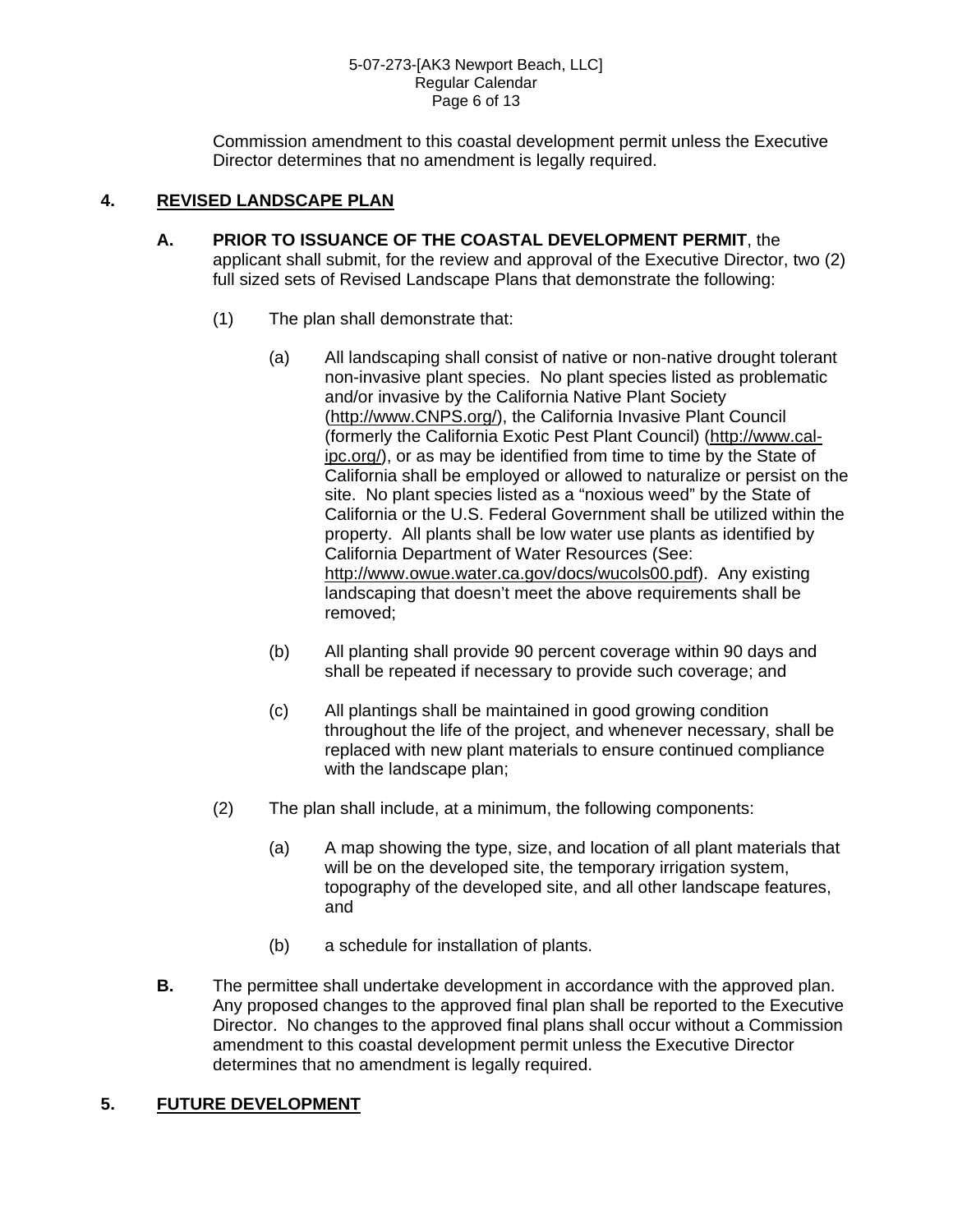This permit is only for the development described in Coastal Development Permit No. 5-07-273. Pursuant to Title 14 California Code of Regulations Section 13253(b)(6), the exemptions otherwise provided in Public Resources Code Section 30610(b) shall not apply to the development governed by Coastal Development Permit No. 5-07-273. Accordingly, any future improvements to the development authorized by this permit, including repair and maintenance identified as requiring a permit in Public Resources Section 30610(d) and Title 14 California Code of Regulations Sections 13252(a)-(b), shall require an amendment to Permit No. 5-07-273 from the Commission or shall require a new coastal development permit from the Commission or its successor in interest.

# **IV. FINDINGS AND DECLARATIONS**

The Commission hereby finds and declares:

## **A. PROJECT LOCATION, DESCRIPTION AND PREVIOUS COMMISSION ACTION ON-SITE**

1. Project Location

The project site is located at 2244 West Coast Highway in the City of Newport Beach, Orange County (Exhibit #1). Currently on-site there is a two-story office building with 62 parking stalls on-site. The City of Newport Beach Land Use Plan (LUP) designates use of the site for General Commercial and the proposed project, a car dealership, adheres to this designation.

The project site is located along Pacific Coast Highway (referenced as West Pacific Coast Highway in the project vicinity), which is a regional artery; a wide, high speed boulevard providing a convenient route for regional traffic in an area that is known as "Mariner's Mile" in the City of Newport Beach. Pacific Coast Highway is also the "main street" of Newport Beach providing access to many neighborhoods and business districts. This area along Pacific Coast Highway provides access to local businesses and the waterfront as well as ingress/egress to adjacent bluff-top neighborhoods. Historically, Mariner's Mile has always been a focus for marine activities. Yacht brokers, shipbuilding, boat services and haul-out facilities, warehouses, slips and sportfishing docks shared the flat, sandy strip facing the Lido Channel at the foot of the Newport Heights, accessing both the water and the Pacific Coast Highway.

The property is located on the northerly side (inland side) of West Coast Highway. The property is bordered to the west by a motel (Holiday Inn Express), to the east by a commercial site (Olympic Boat Sales), and to the north the property abuts the lower portion of three single-family residences that are located on bluff top lots that front Cliff Drive. Across West Coast Highway to the south (bayward side), is a vacant restaurant and parking lot area adjacent to Newport Bay.

2. Project Description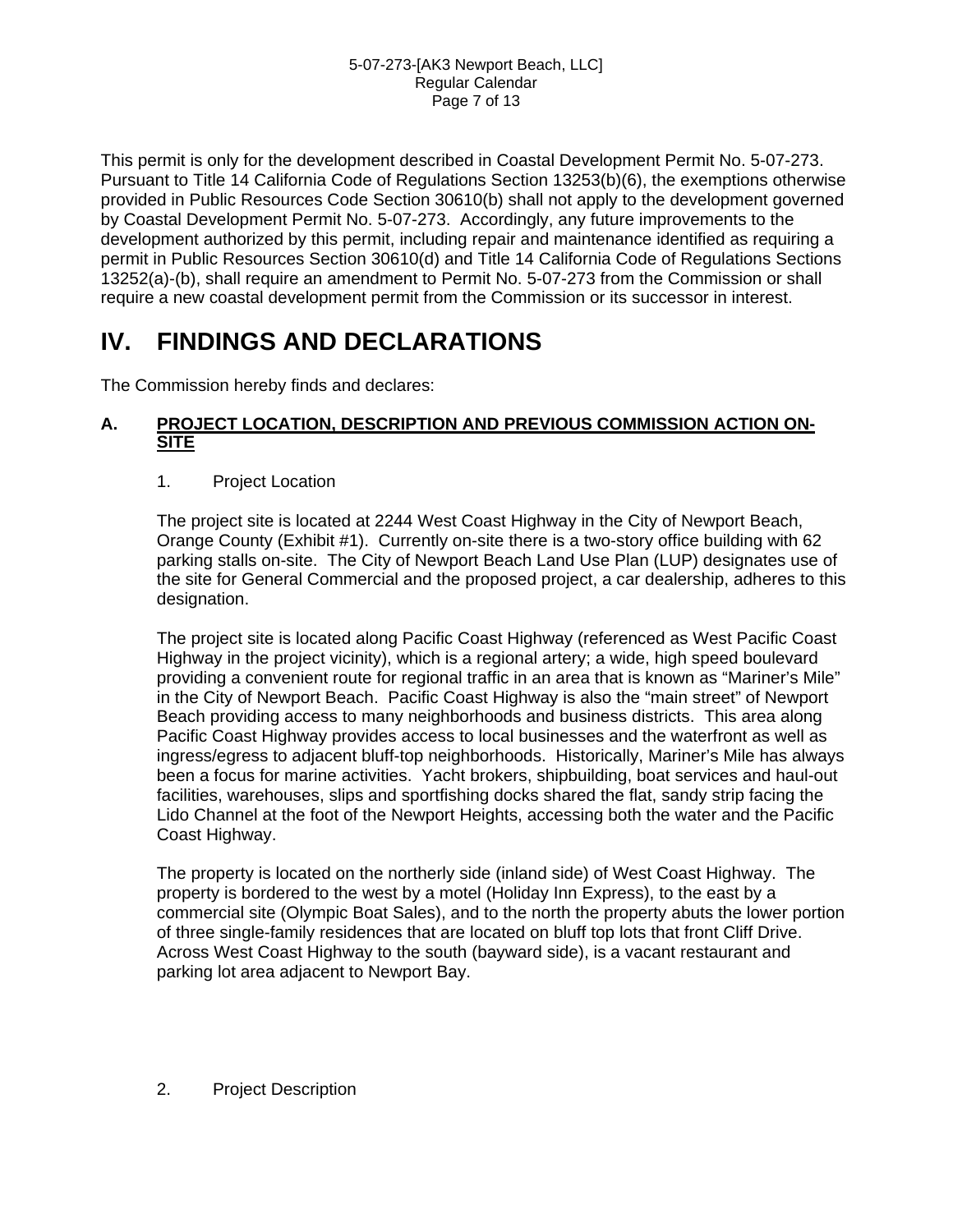The proposed project consists of demolition of the existing two-story office building and construction of a new 19,930 square foot, two-story car dealership, approximately 43-feet above finished grade (Exhibits #2-5). The project also includes the following: 1) construction of forty-six (46) parking spaces; and 2) hardscape and landscape work. Grading will consist of export of 1,500 cubic yards of material. The structure will be located on the front half of the lot fronting West Coast Highway, with the surface parking lot located at the rear half of the lot. The building primarily consists of showroom floor area and will also provide office space, a retail boutique, two lounge areas and a car detail area. The dealership will not service or repair any vehicles on-site.

3. Previous Commission Action On-Site

### Coastal Development Permit No. P-80-7133-(Newport Marinas Plaza Association)

On September 22, 1980, the Commission approved Coastal Development Permit No. P-80- 7133-(Newport Marine Plaza Association) for the demolition of an existing building and construction of a new commercial building. No SPECIAL CONDITIONS were imposed.

## **B. WATER QUALITY AND THE MARINE ENVIRONMENT**

Section 30230 of the Coastal Act states:

*Marine resources shall be maintained, enhanced, and where feasible, restored. Special protection shall be given to areas and species of special biological or economic significance. Uses of the marine environment shall be carried out in a manner that will sustain the biological productivity of coastal waters and that will maintain healthy populations of all species of marine organisms adequate for long-term commercial, recreational, scientific, and educational purposes.* 

Section 30231 of the Coastal Act states:

*The biological productivity and the quality of coastal waters, streams, wetlands, estuaries, and lakes appropriate to maintain optimum populations of marine organisms and for the protection of human health shall be maintained and, where feasible, restored through, among other means, minimizing adverse effects of waste water discharges and entrainment, controlling runoff, preventing depletion of ground water supplies and substantial interference with surface water flow, encouraging waste water reclamation, maintaining natural vegetation buffer areas that protect riparian habitats, and minimizing alteration of natural streams.* 

Section 30232 of the Coastal Act states:

*Protection against the spillage of crude oil, gas, petroleum products, or hazardous substances shall be provided in relation to any development or transportation of such materials. Effective containment and cleanup facilities and procedures shall be provided for accidental spills that do occur.*

The proposed project is located near the coastal waters of Newport Harbor (Lower Newport Bay). Newport Bay is on the federal Clean Water Act 303(d) list of "impaired" water bodies. The designation as "impaired" means that water quality within the harbor does not meet State and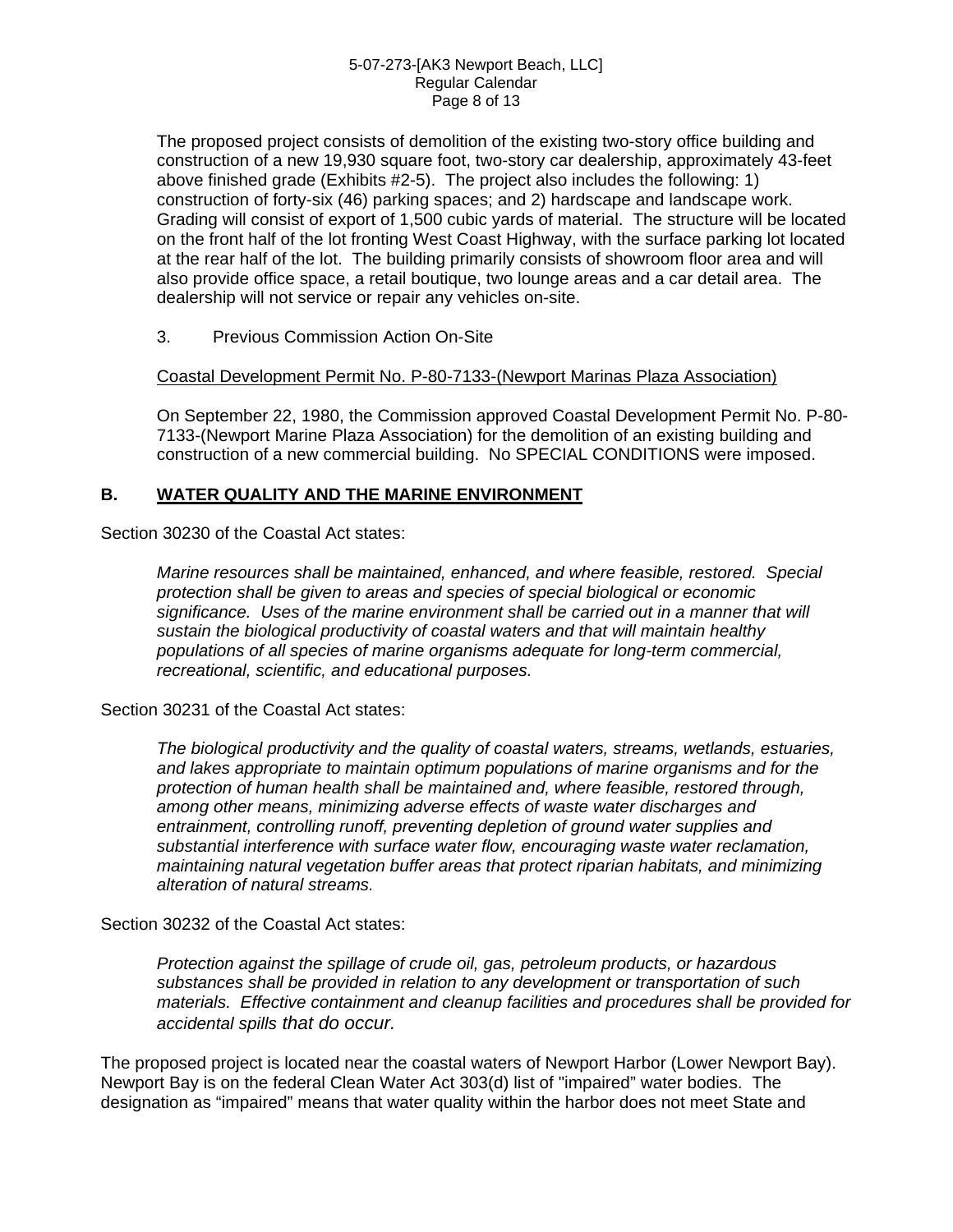### 5-07-273-[AK3 Newport Beach, LLC] Regular Calendar Page 9 of 13

Federal water quality standards designed to meet the 1972 Federal Clean Water Act goal established for this waterbody. The listing is made by the California Regional Water Quality Control Board, Santa Ana Region (RWQCB), and the State Water Resources Control Board (SWRCB), and confirmed by the U.S. Environmental Protection Agency. Further, the RWQCB has targeted the Newport Bay watershed, which would include Newport Harbor, for increased scrutiny as a higher priority watershed under its Watershed Initiative.

The protection of water quality is an important aspect of the Coastal Act. Water from the project site will flow into the City of Newport Beach's storm drain system and will ultimately drain to the Pacific Ocean. Beach closures occurring throughout Orange County, including those in Huntington Beach and Laguna Beach, have been attributed to polluted urban runoff discharging into the ocean through outfalls. As illustrated by these beach closures, polluted runoff negatively affects both marine resources and the public's ability to access coastal resources.

### 1. Construction Impacts to Water Quality

Storage or placement of construction materials, debris, or waste in a location subject to erosion and dispersion or which may be discharged into coastal water via rain or wind would result in adverse impacts upon the marine environment that would reduce the biological productivity of coastal waters. For instance, construction debris entering coastal waters may cover and displace soft bottom habitat. Sediment discharged into coastal waters may cause turbidity, which can shade and reduce the productivity of foraging avian and marine species' ability to see food in the water column. In order to avoid adverse construction-related impacts upon marine resources, **SPECIAL CONDITION NO. 1** outlines additional construction-related requirements to prevent adverse impacts to marine resources from construction. In addition, in order to further prevent impacts to coastal waters, **SPECIAL CONDITION NO. 2** requires that all demolition and cut material debris be disposed of at a legal site approved by the Executive Director. Choice of a site within the coastal zone shall require an amendment to this permit or a new coastal development permit.

### 2. Post-Construction Impacts to Water Quality

The proposed development will result in urban runoff entering the storm water system. Pollutants such as sediments or toxic substances such as grease, motor oil, heavy metals, pesticides and fertilizers are often contained within urban runoff entering the storm water system. In this case, the site will drain a parking lot, paved walkways, landscaped areas and a new building. Therefore, the primary post-construction water quality concerns associated with the proposed project include grease, motor oil, heavy metals, trash, pesticides and fertilizer.

The proposed development would result in the discharge of storm water into the storm water conveyance system. As such, the amount of pollutants carried through the system would increase proportionally. Therefore, the project has the potential to affect the water quality of the coastal waters in Newport Beach.

The proposed project is new development, which affords an opportunity to improve water quality. Much of the pollutants entering the ocean come from land-based development. The Commission finds that it is necessary to minimize to the extent feasible within its jurisdiction the cumulative adverse impacts on water quality resulting from incremental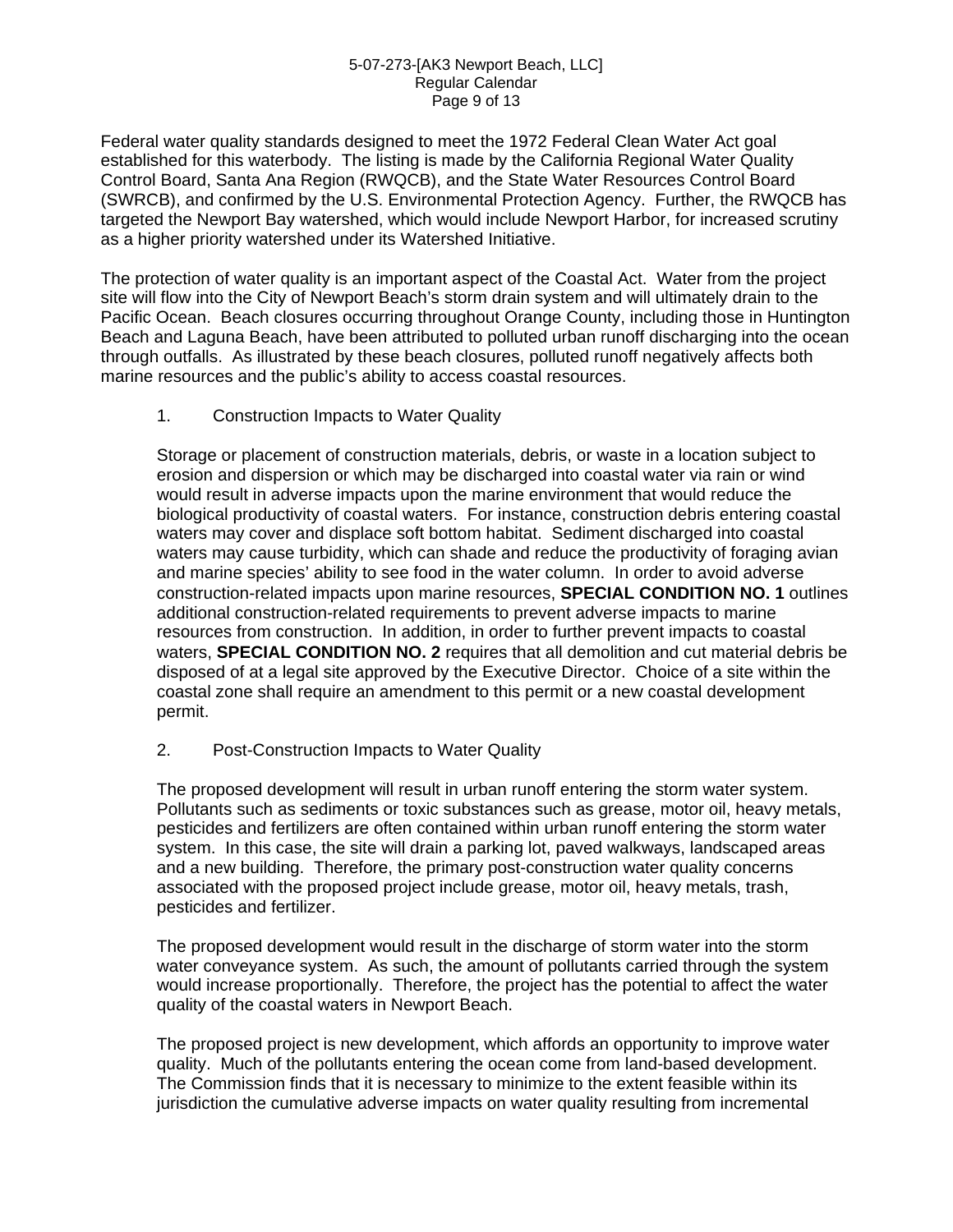### 5-07-273-[AK3 Newport Beach, LLC] Regular Calendar Page 10 of 13

increases in impervious surface associated with additional development. Reductions in the amount of pollutants in the existing runoff would be one step to begin to reduce cumulative adverse impacts to coastal water quality. The currently proposed project will drain a parking lot, paved walkways, landscaped areas and a new building. As such, appropriate measures must be taken to assure that adverse affects on water quality are minimized. In order to deal with these post construction water quality impacts, the applicant has submitted a *Post Construction BMP Map* dated August 6, 2007 (Exhibit #5). It is unclear, but the map appears to show that a fossil filter will be installed on-site as well as downspouts equipped with flo-guard filters and permeable areas will be utilized to deal with post-construction water quality. In particular, it is not clear if all site drainage will be directed to the fossil filter or where and what type of permeable areas will be provided onsite. In addition, there are other additional measures that are missing from the applicant's proposal that are necessary, such as irrigation and the use of fertilizers and other landscaping chemicals shall be minimized through the use of low-maintenance landscaping and efficient irrigation technology or systems and that it is the permitee's responsibility to maintain the drainage system and the associated structures and BMPs according to manufacturer's specifications. Therefore, it is necessary to impose **SPECIAL CONDITION NO. 3**, which requires the applicant to submit a Final Water Quality Management Plan (WQMP).

The applicant has stated that landscaping is proposed and plans have been submitted. The placement of any vegetation that is considered to be invasive which could supplant native vegetation should not be allowed. Invasive plants have the potential to overcome native plants and spread quickly. Invasive plants are generally those identified by the California Invasive Plant Council (http://www.cal-ipc.org/) and California Native Plant Society (www.CNPS.org) in their publications. Furthermore, any plants in the landscape plan should only be drought tolerant to minimize the use of water (and preferably native to coastal Orange County). The term drought tolerant is equivalent to the terms 'low water use' and 'ultra low water use' as defined and used by "A Guide to Estimating Irrigation Water Needs of Landscape Plantings in California" prepared by University of California Cooperative Extension and the California Department of Water Resources dated August 2000 available at<http://www.owue.water.ca.gov/landscape/pubs/pubs.cfm>.

Commission staff has reviewed the submitted Landscaping Plan and determined that invasive plants have been found: *Washingtonia Robusta (Mexican Fan Palm)* and *Phormium Tenax (New Zealand Flax)*. In addition, non-drought tolerant plants have also been found: *Arbutus X (NCN)* and *Buxus Microphylla Japonica (Japanese Boxwood)*. Therefore, the Commission imposes **SPECIAL CONDITION NO. 4**, which requires the applicant to submit a Revised Landscaping Plan, which consists of native or non-native drought tolerant plants, which are non-invasive.

### **CONCLUSION**

To minimize the adverse impacts upon the marine environment, **FOUR (4) SPECIAL CONDITIONS** have been imposed. **SPECIAL CONDITION NO. 1** identifies construction-phase best management practices. **SPECIAL CONDITION NO. 2** requires the applicant to identify the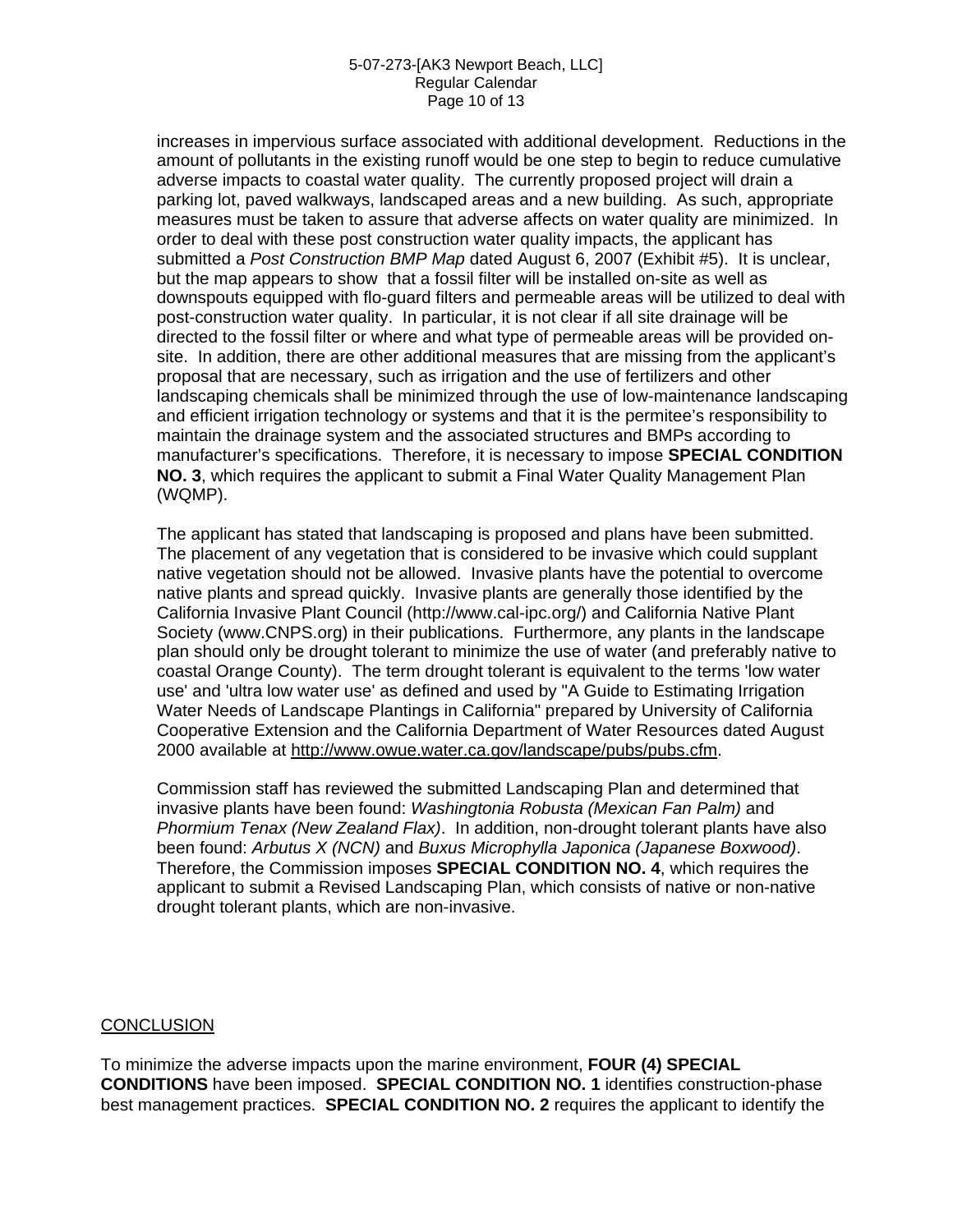### 5-07-273-[AK3 Newport Beach, LLC] Regular Calendar Page 11 of 13

location of the disposal site of the demolition and construction debris resulting from the proposed project. **SPECIAL CONDITION NO. 3** requires the applicant to submit a Final Water Quality Management Plan. **SPECIAL CONDITION NO. 4** requires the applicant to submit a revised Landscape Plan, which only consists of native or non-native drought tolerant plants, which are noninvasive. Only as conditioned does the Commission finds that the proposed project is consistent with Section 30230, 30231 and 30232 of the Coastal Act.

## **C. PUBLIC ACCESS**

Section 30210 of the Coastal Act states:

*In carrying out the requirement of Section 4 of Article X of the California Constitution, maximum access, which shall be conspicuously posted, and recreational opportunities shall be provided for all the people consistent with public safety needs and the need to protect public rights, rights of private property owners, and natural resource areas from overuse.* 

Section 30252 of the Coastal Act states, in part:

*The location and amount of new development should maintain and enhance public access to the coast by … (4) providing adequate parking facilities …* 

The subject site is located near Newport Bay. Across West Coast Highway to the south (bayward side), is a vacant restaurant and parking lot area adjacent to Newport Bay. The closest public access is located southeast of the site on the bayward side of West Coast Highway at the Boy Scouts Sea Base Facility and the Orange Coast College of Sailing and Seamanship Facility. In addition, the site is adjacent to West Coast Highway, which is an arterial that provides access to the coast and visitor-serving coastal amenities.

A total of 46 parking spaces will be provided on site post project. The proposed parking is consistent with the parking standards/requirements in the certified Land Use Plan (LUP), which requires 1 parking space per 1,000 square foot of lot area (vehicle sales). Actually, the proposed project will be over-parked by 5 parking spaces. The Commission has adopted the City's parking standards in the Land Use Plan, so as the parking is consistent with the City's parking standards it is also consistent with the City's certified LUP.

The project site is in an area where the general public may park (along West Coast Highway) for access to the bay, for example at the Boy Scouts Sea Base Facility and the Orange Coast College of Sailing and Seamanship Facility. Thus, with the proposed project, there is a significant potential for adverse impacts to public access to the bay as a result of any parking deficiency. To assure that future development is consistent with the Chapter 3 policies of the Coastal Act, the Commission imposes **SPECIAL CONDITION NO. 5**, a future improvements special condition, which makes sure that any future development will require an amendment or new coastal development permit and will be reviewed for consistency with the Coastal Act and to verify no adverse impacts to public access will occur.

## **CONCLUSION**

To minimize the adverse impacts upon public access, **ONE (1) SPECIAL CONDITION** has been imposed. **SPECIAL CONDITION NO. 5** is a future improvements special condition. Only as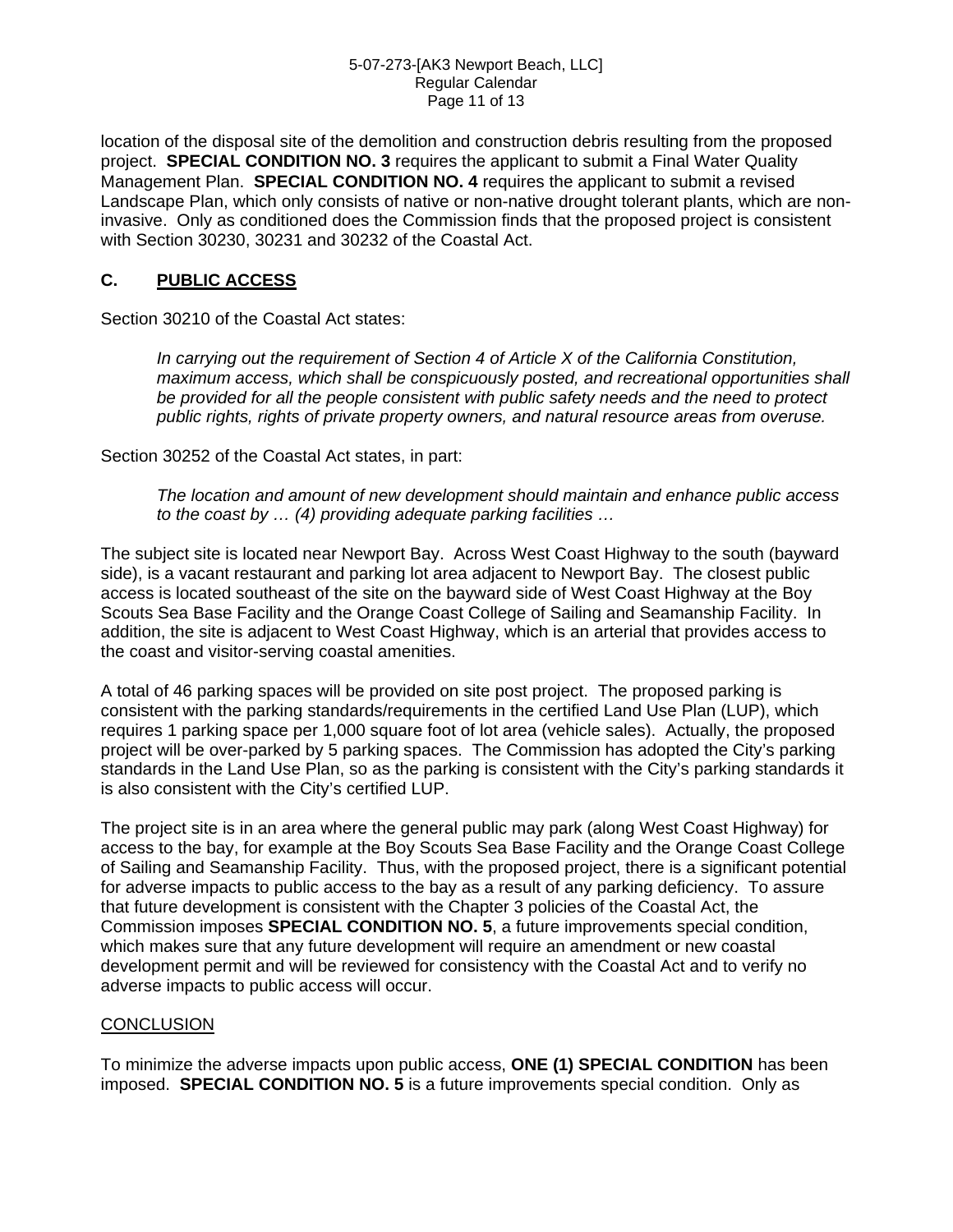### 5-07-273-[AK3 Newport Beach, LLC] Regular Calendar Page 12 of 13

conditioned does the Commission finds that the proposed project is consistent with Section 30210 and 30252 of the Coastal Act.

## **D. LOCAL COASTAL PROGRAM**

Section 30604(a) of the Coastal Act provides that the Commission shall issue a coastal development permit only if the project will not prejudice the ability of the local government having jurisdiction to prepare a Local Coastal Program that conforms with the Chapter 3 policies of the Coastal Act.

The City of Newport Beach Land Use Plan (LUP) was certified on May 19, 1982. At the October 2005 Coastal Commission Hearing, the certified LUP was updated. Since the City only has an LUP, the policies of the LUP are used only as guidance. The Newport Beach LUP includes the following policies, among others, that relate to development at the subject site:

Visitor-Serving and Recreational Development/Commercial, Policy 2.3.1-5 states,

*Protect special communities and neighborhoods which, because of their unique characteristics, are popular destination points for recreational uses.*

Transportation/Parking, Policy 2.9.3-3 states,

*Require that all proposed development maintain and enhance public access to the coast by providing adequate parking pursuant to the off-street parking regulations in the Zoning Code as of October 13, 2005.* 

Public Access and Recreation/Shoreline and Bluff Top Access/, Policy 3.1.1-1 states,

*Protect, and where feasible, expand and enhance public access to and along the shoreline and to beaches, coastal parks, and trails.*

Coastal Resource Protection/Water Quality, Policy 4.3.2-14 states,

*Whenever possible, divert runoff through planted areas or sumps that recharge the groundwater dry wells and use the natural filtration properties of the earth to prevent the transport of harmful materials directly into receiving waters.* 

The proposed development, as conditioned, is consistent with Chapter 3 of the Coastal Act and with the certified Land Use Plan for the area. Approval of the project, as conditioned, will not prejudice the ability of the local government to prepare a Local Coastal Program that is in conformity with the provisions of Chapter 3.

## **E. CALIFORNIA ENVIRONMENTAL QUALITY ACT (CEQA)**

Section 13096(a) of Title 14 of the California Code of Regulations requires Commission approval of Coastal Development Permit applications to be supported by a finding showing the application, as conditioned by any conditions of approval, to be consistent with any applicable requirements of the California Environmental Quality Act (CEQA). Section 21080.5(d)(2)(A) of CEQA prohibits a proposed development from being approved if there are feasible alternatives or further feasible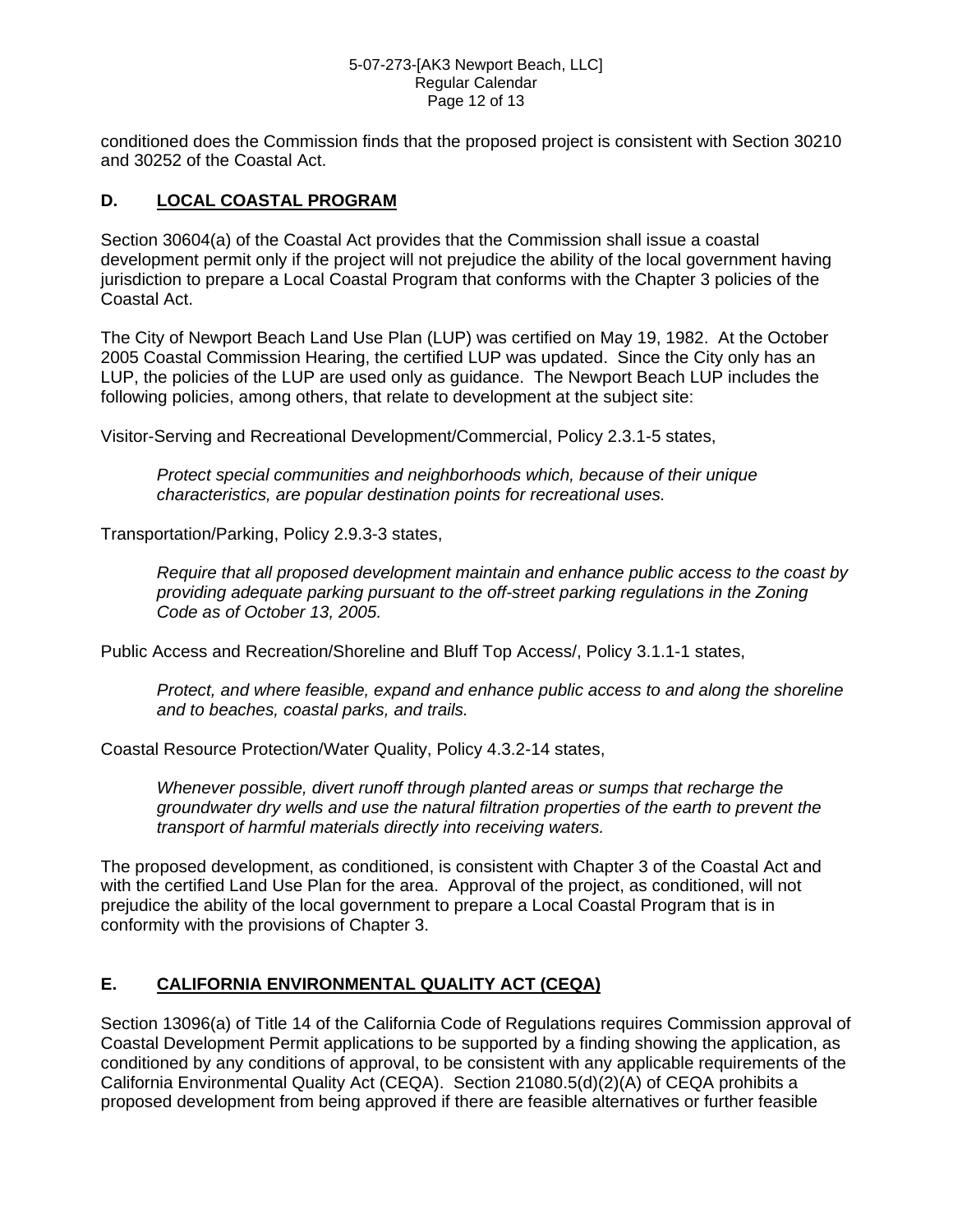### 5-07-273-[AK3 Newport Beach, LLC] Regular Calendar Page 13 of 13

mitigation measures available which would substantially lessen any significant adverse effect which the activity may have on the environment.

The City of Newport Beach is the lead agency for California Environmental Quality Act (CEQA) purposes. The project was determined by the City to be Categorically Exempt.

The project is located in an urbanized area. Development already exists on the subject site. The proposed development, as conditioned, is consistent with the Chapter 3 policies of the Coastal Act. The conditions also serve to mitigate significant adverse impacts under CEQA. The Commission is imposing **FIVE (5) SPECIAL CONDITIONS** requiring: **1)** construction-phase best management practices; **2)** the applicant to identify the location of the disposal site of the demolition and construction debris resulting from the proposed project; **3)** the applicant to submit a Final Water Quality Management Plan (WQMP); **4)** the applicant to submit a Revised Landscape Plan; and **5)** additional approvals for any future development.

As conditioned, there are no feasible alternatives or additional feasible mitigation measures available which would substantially lessen any significant adverse effect, which the activity may have on the environment. Therefore, the Commission finds that the proposed project, as conditioned to mitigate the identified impacts, is the least environmentally damaging feasible alternative and can be found consistent with the requirements of the Coastal Act to conform to CEQA.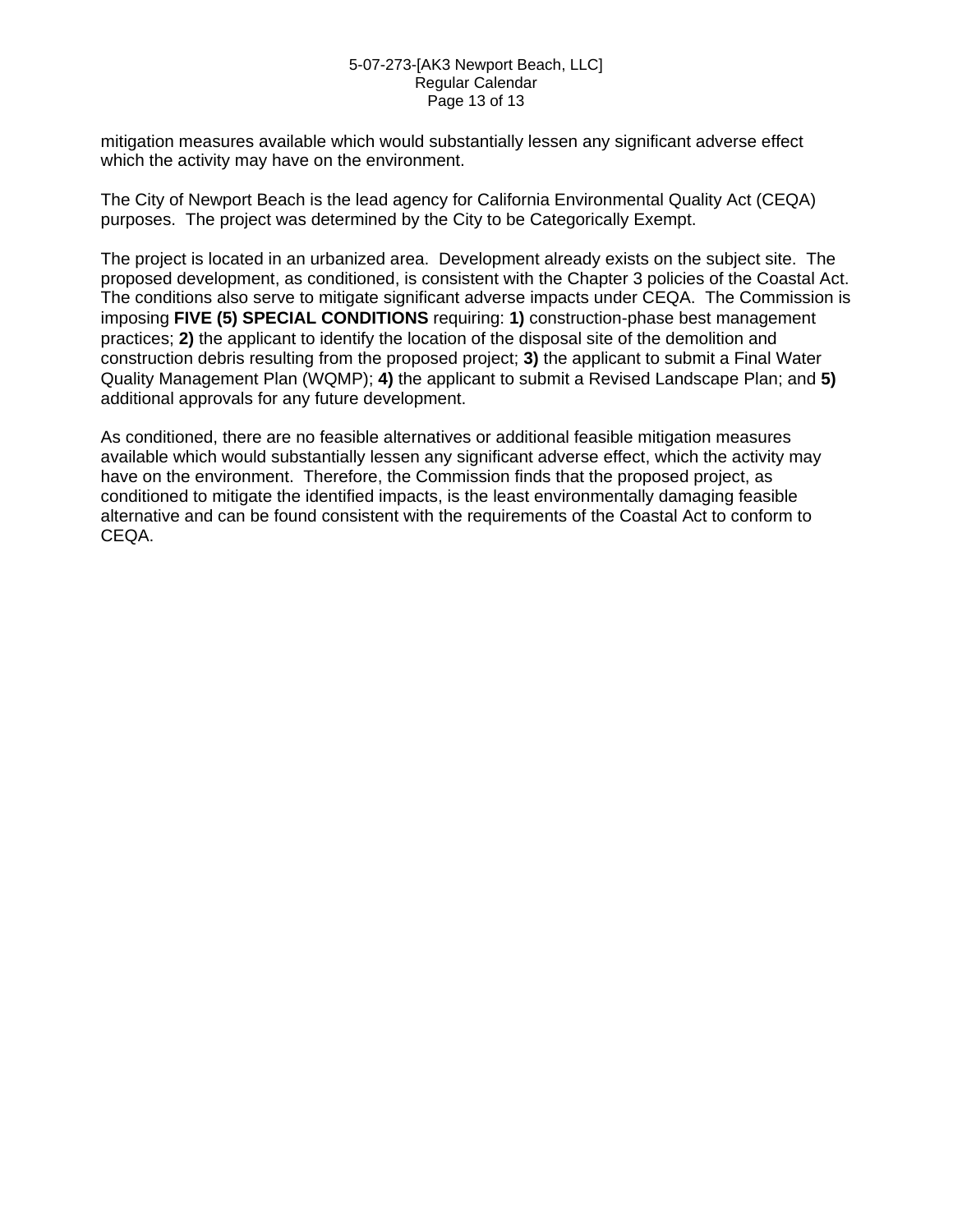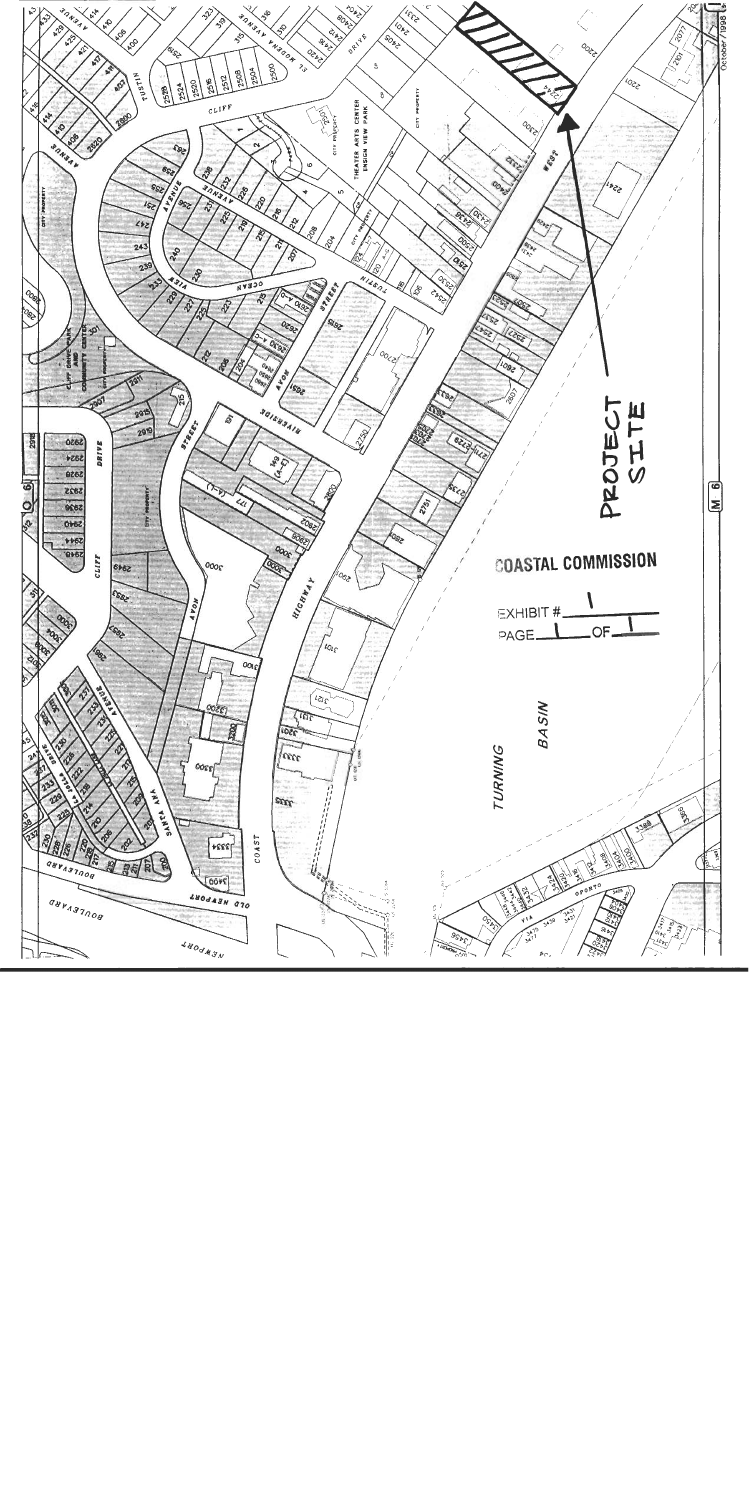

 $\epsilon$  $\lambda$  $\blacksquare$ 

 $\cdot$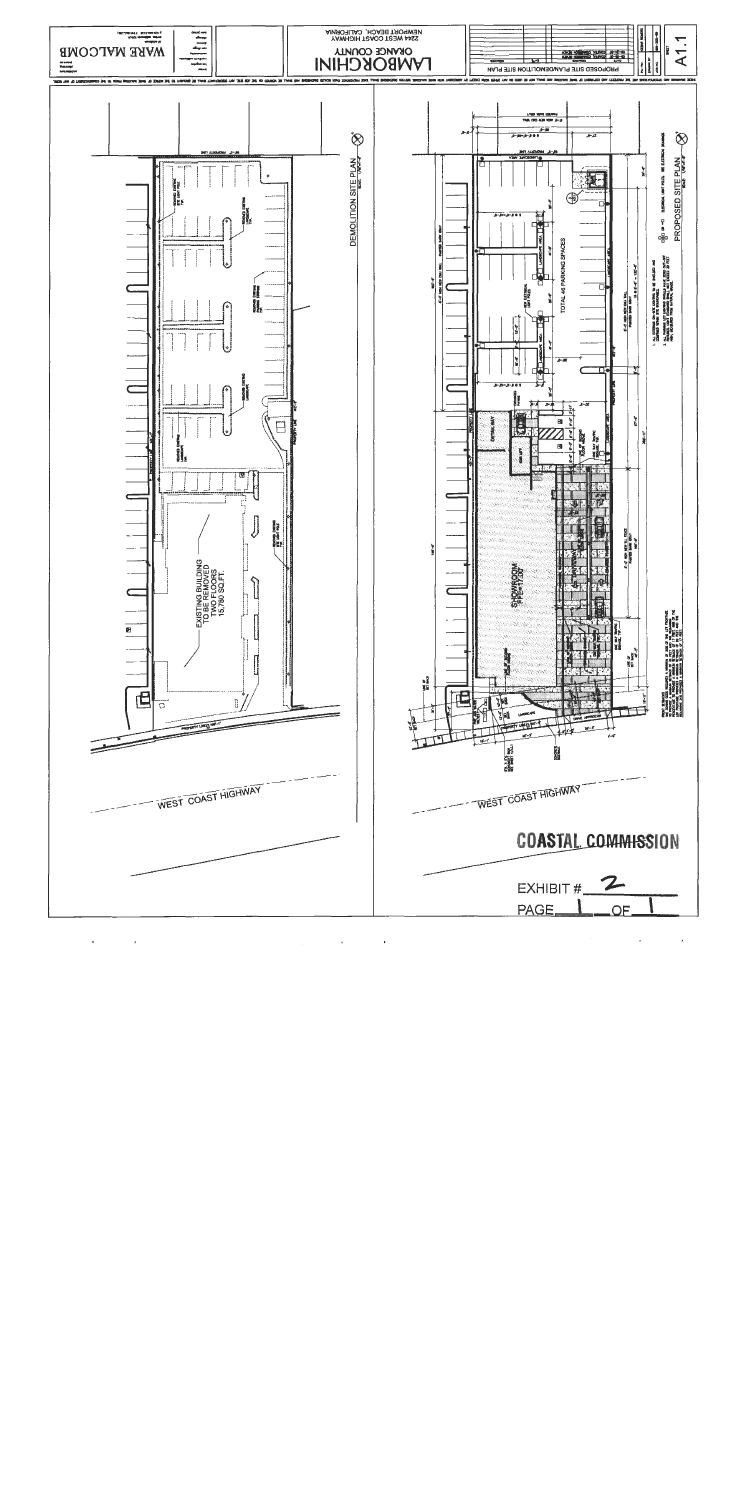![](_page_15_Figure_0.jpeg)

大将长江, 第18-75  $\sim$ 

 $\cdot$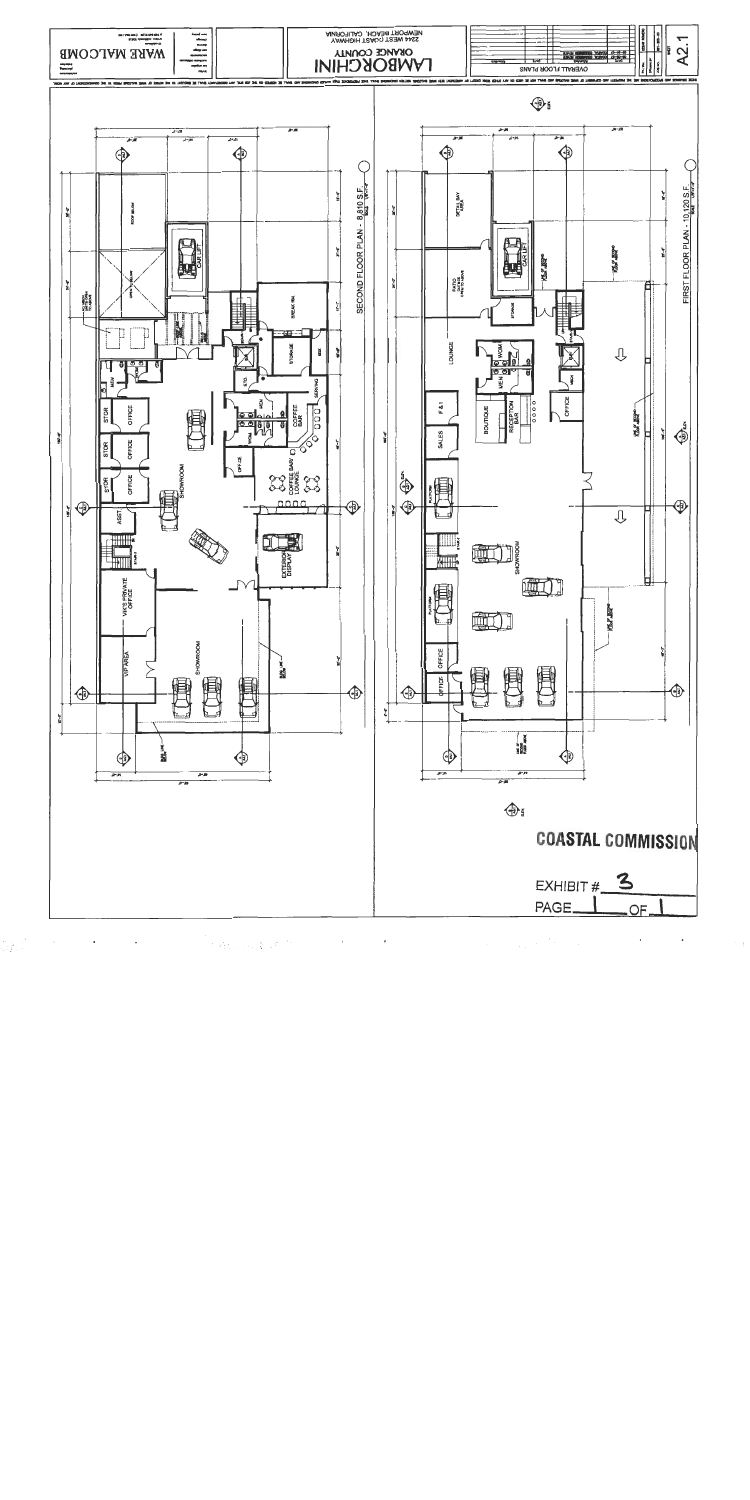![](_page_16_Figure_0.jpeg)